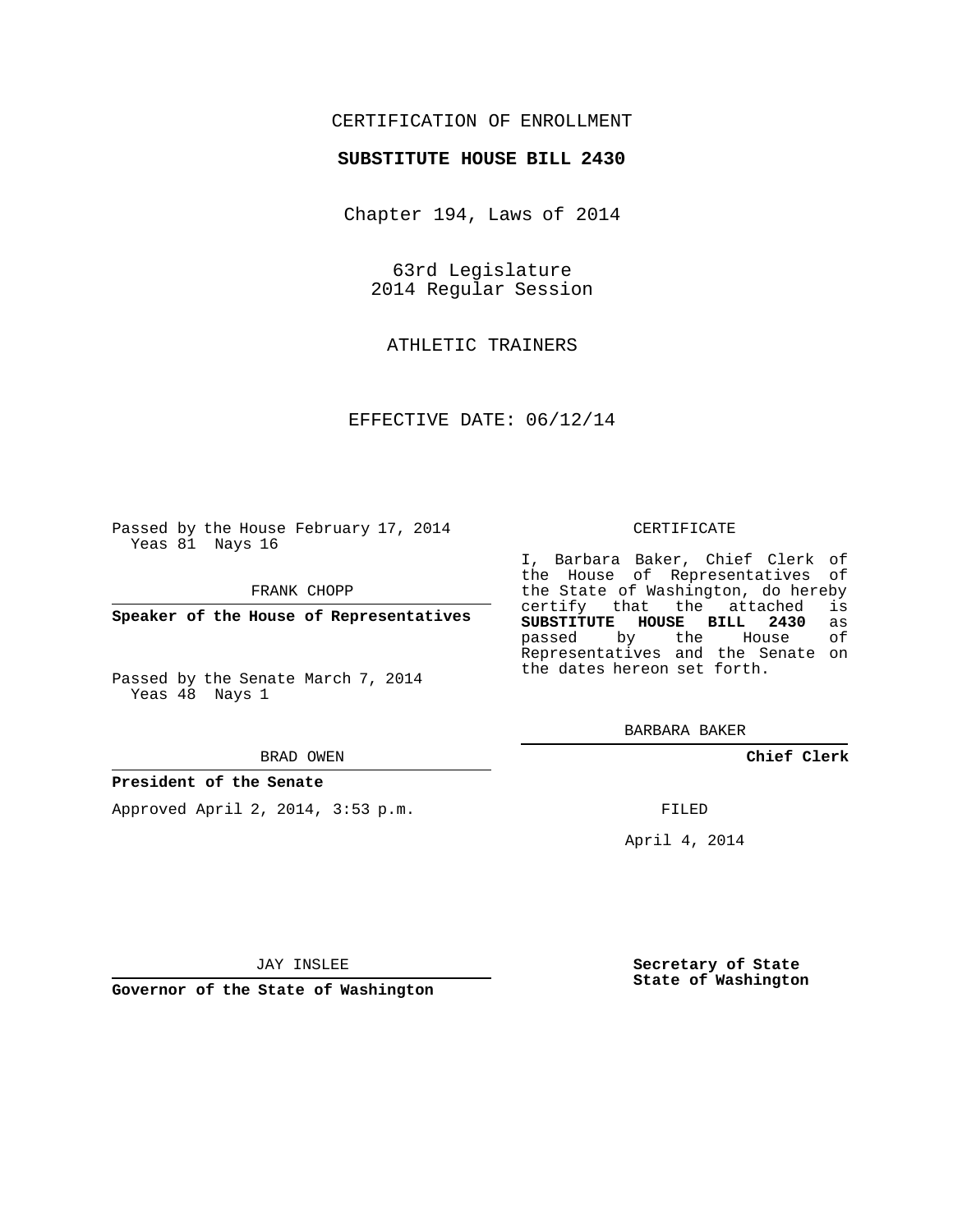# **SUBSTITUTE HOUSE BILL 2430** \_\_\_\_\_\_\_\_\_\_\_\_\_\_\_\_\_\_\_\_\_\_\_\_\_\_\_\_\_\_\_\_\_\_\_\_\_\_\_\_\_\_\_\_\_

\_\_\_\_\_\_\_\_\_\_\_\_\_\_\_\_\_\_\_\_\_\_\_\_\_\_\_\_\_\_\_\_\_\_\_\_\_\_\_\_\_\_\_\_\_

Passed Legislature - 2014 Regular Session

**State of Washington 63rd Legislature 2014 Regular Session**

**By** House Health Care & Wellness (originally sponsored by Representatives Riccelli, Schmick, and Ormsby)

READ FIRST TIME 02/05/14.

 AN ACT Relating to athletic trainers; and amending RCW 18.250.010 and 18.250.020.

BE IT ENACTED BY THE LEGISLATURE OF THE STATE OF WASHINGTON:

 **Sec. 1.** RCW 18.250.010 and 2007 c 253 s 2 are each amended to read as follows:

 The definitions in this section apply throughout this chapter unless the context clearly requires otherwise.

 (1) "Athlete" means a person who participates in exercise, recreation, sport, or games requiring physical strength, range-of-motion, flexibility, body awareness and control, speed, stamina, or agility, and the exercise, recreation, sports, or games are of a type conducted in association with an educational institution or professional, amateur, or recreational sports club or organization.

 (2) "Athletic injury" means an injury or condition sustained by an athlete that affects the person's participation or performance in exercise, recreation, sport, or games and the injury or condition is within the professional preparation and education of an athletic trainer.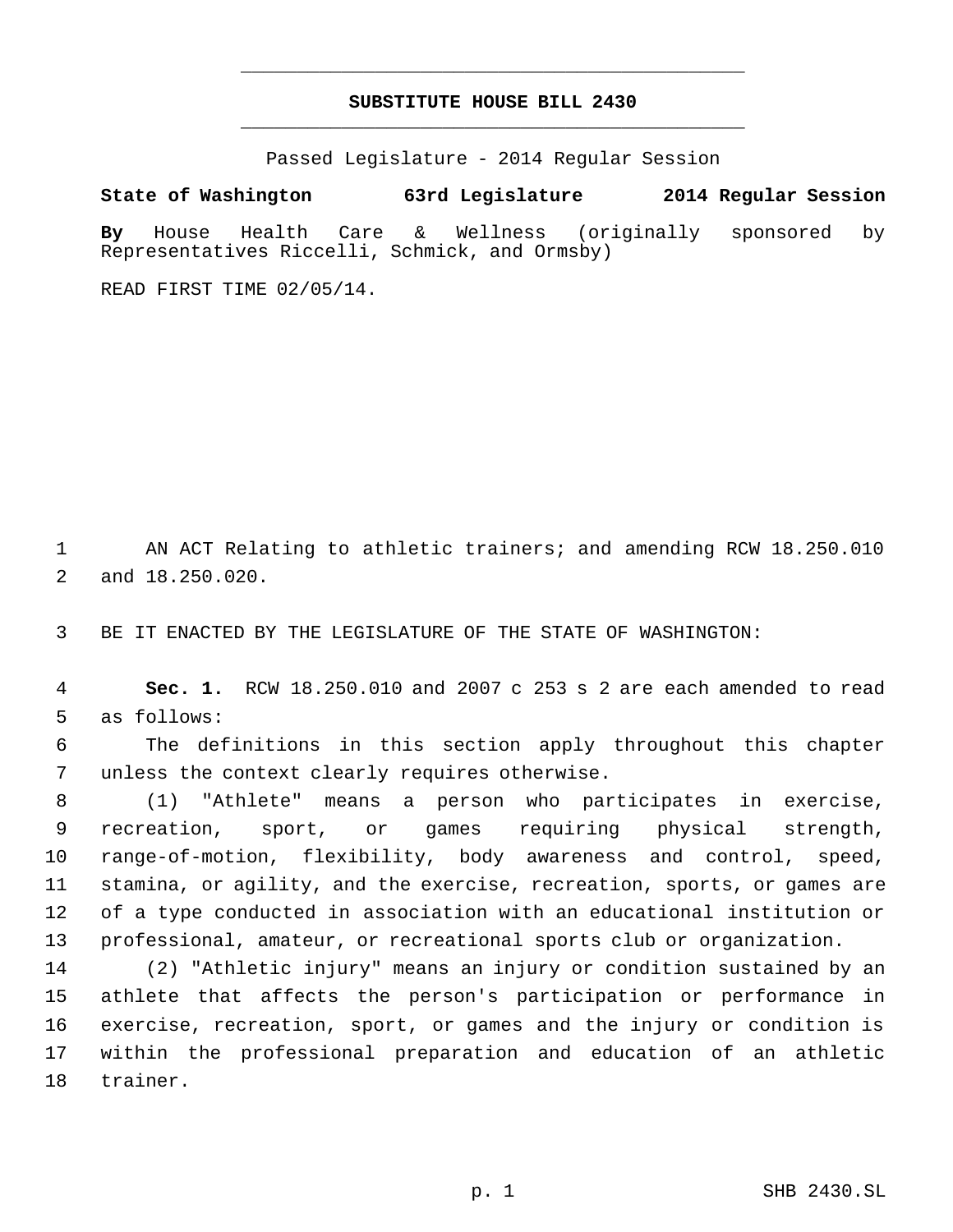(3) "Athletic trainer" means a person who is licensed under this chapter. An athletic trainer can practice athletic training through the consultation, referral, or guidelines of a licensed health care provider working within their scope of practice.

 (4)(a) "Athletic training" means the application of the following principles and methods as provided by a licensed athletic trainer:

 (i) Risk management and prevention of athletic injuries through preactivity screening and evaluation, educational programs, physical conditioning and reconditioning programs, application of commercial products, use of protective equipment, promotion of healthy behaviors, and reduction of environmental risks;

 (ii) Recognition, evaluation, and assessment of athletic injuries by obtaining a history of the athletic injury, inspection and palpation of the injured part and associated structures, and performance of specific testing techniques related to stability and function to 16 determine the extent of an injury;

 (iii) Immediate care of athletic injuries, including emergency medical situations through the application of first-aid and emergency procedures and techniques for nonlife-threatening or life-threatening athletic injuries;

 (iv) Treatment, rehabilitation, and reconditioning of athletic injuries through the application of physical agents and modalities, therapeutic activities and exercise, standard reassessment techniques and procedures, commercial products, and educational programs, in accordance with guidelines established with a licensed health care 26 provider as provided in RCW 18.250.070; ((and))

 (v) Treatment, rehabilitation, and reconditioning of work-related injuries through the application of physical agents and modalities, 29 therapeutic activities and exercise, standard reassessment techniques and procedures, commercial products, and educational programs, under 31 the direct supervision of and in accordance with a plan of care for an individual worker established by a provider authorized to provide 33 physical medicine and rehabilitation services for injured workers; and

34 (vi) Referral of an athlete to an appropriately licensed health care provider if the athletic injury requires further definitive care or the injury or condition is outside an athletic trainer's scope of practice, in accordance with RCW 18.250.070.

(b) "Athletic training" does not include: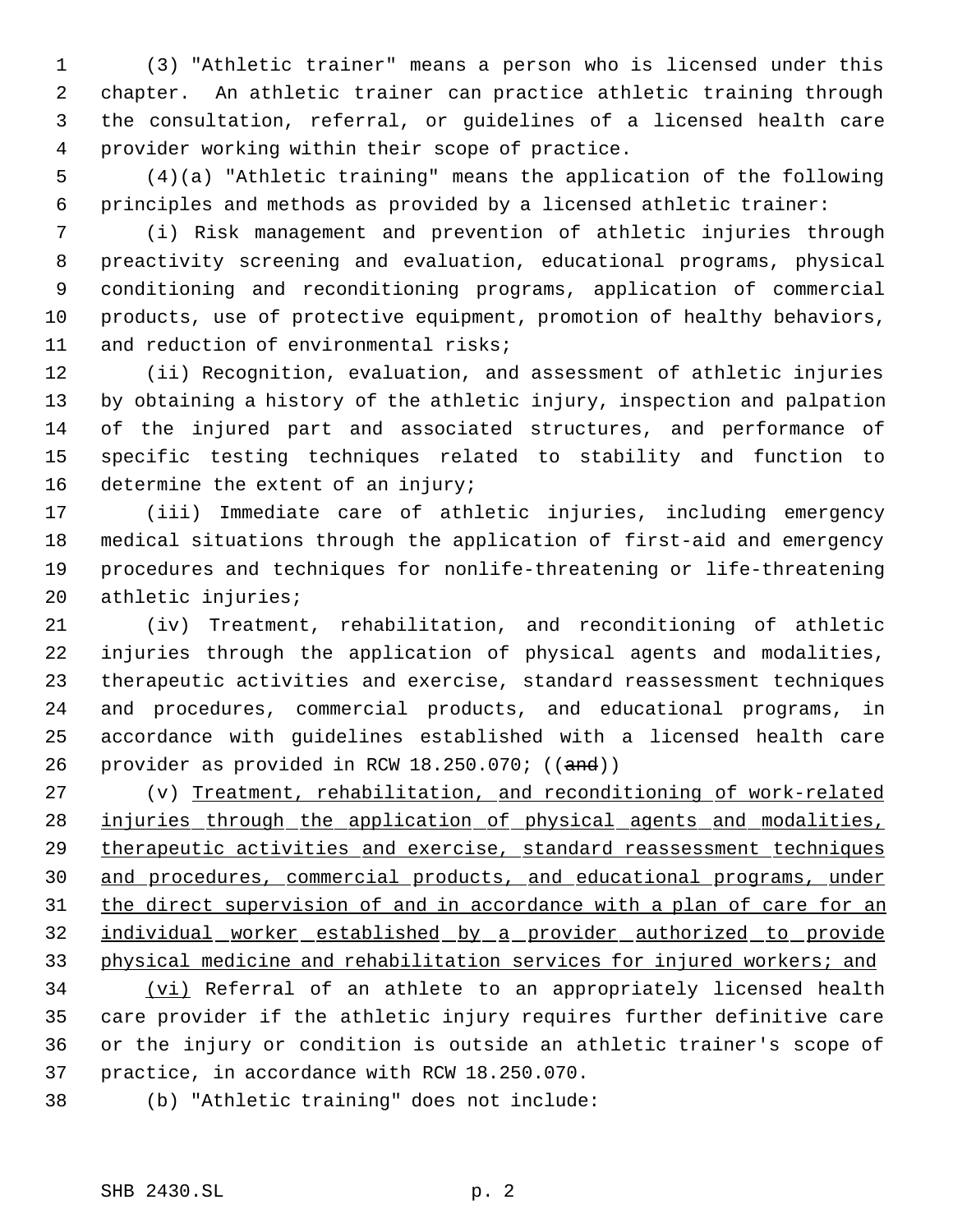(i) The use of spinal adjustment or manipulative mobilization of 2 the spine and its immediate articulations;

 (ii) Orthotic or prosthetic services with the exception of evaluation, measurement, fitting, and adjustment of temporary, prefabricated or direct-formed orthosis as defined in chapter 18.200 RCW;

 (iii) The practice of occupational therapy as defined in chapter 18.59 RCW;

9 (iv) The practice of ((acupuncture)) East Asian medicine as defined in chapter 18.06 RCW;

(v) Any medical diagnosis; and

(vi) Prescribing legend drugs or controlled substances, or surgery.

(5) "Committee" means the athletic training advisory committee.

(6) "Department" means the department of health.

 (7) "Licensed health care provider" means a physician, physician assistant, osteopathic physician, osteopathic physician assistant, advanced registered nurse practitioner, naturopath, physical therapist, chiropractor, dentist, massage practitioner, acupuncturist, occupational therapist, or podiatric physician and surgeon.

 (8) "Secretary" means the secretary of health or the secretary's designee.

 **Sec. 2.** RCW 18.250.020 and 2007 c 253 s 3 are each amended to read as follows:

 (1) In addition to any other authority provided by law, the secretary may:

 (a) Adopt rules, in accordance with chapter 34.05 RCW, necessary to implement this chapter;

 (b) Establish all license, examination, and renewal fees in accordance with RCW 43.70.250;

 (c) Establish forms and procedures necessary to administer this chapter;

 (d) Establish administrative procedures, administrative requirements, and fees in accordance with RCW 43.70.250 and 43.70.280. All fees collected under this section must be credited to the health professions account as required under RCW 43.70.320;

 (e) Develop and administer, or approve, or both, examinations to applicants for a license under this chapter;